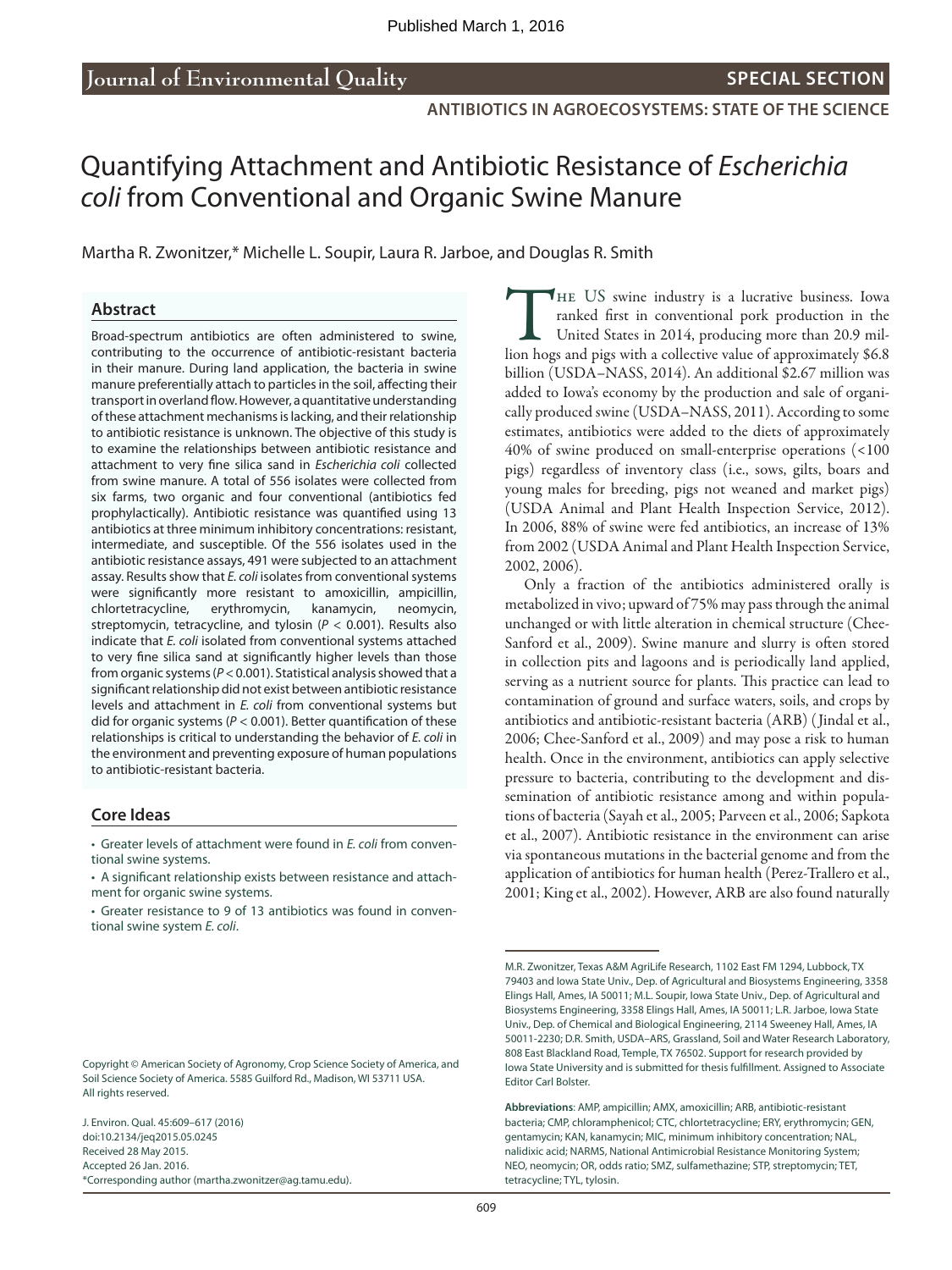in soil, and many bacteria produce antibiotics as a means of selfprotection (D'Costa et al., 2006; D'Costa et al., 2007).

One important but poorly understood pathway for exposure to ARB is through water systems. *Escherichia coli* is an important fecal indicator bacteria currently used by the USEPA to determine if a risk to human health is present due to possible exposure to pathogens. Because of this, many studies have investigated the fate and transport of *E. coli* in the environment (USEPA, 2012). *Escherichia coli* has been shown to attach preferentially to particulate matter (Auer and Niehaus, 1993; Ling et al., 2002; Fries et al., 2006; Liao et al., 2015), aiding in the survival and transport of bacteria within the environment (Gerba and McLeod, 1976; Burton et al., 1987; Pommepuy et al., 1992). The attached fraction of *E. coli* from runoff from manure-amended fields has been reported to range from >1 to >49% (Muirhead et al., 2005; Soupir and Mostaghimi, 2011). Although Smyth et al. (1978) and Boerlin et al. (2005) stated that differences in the propensity for attachment might vary between pathogenic and nonpathogenic strains of *E. coli*, others found no related patterns in the sorption of *E. coli* exposed to antibiotics but rather that attachment is highly variable and related to environmental conditions (Luppens et al., 2008; Petrova and Sauer, 2012; Gallagher et al., 2013).

Although particle-mediated transport of fecal indicator bacteria in the environment is clearly important (Liao et al., 2015), studies examining relationships between attachment and antibiotic resistance are limited. Liu et al. (2011) evaluated 203 porcine isolates of *E. coli* in an effort to determine if a relationship between attachment to very fine silica sand (sand) and antibiotic resistance exists. The researchers found that attachment to sand is related to the presence of the Type I attachment factor and to resistance to streptomycin (STP), chlortetracycline (CTC), tetracycline (TET), and tylosin (TYL). In the same study, Type I, P-pili, and Ag43 were also reported to be associated with resistance to neomycin (NEO) and amoxicillin (AMX), leading to the hypothesis that encoding of resistance and virulence factors is likely due to a single mobile genetic element, such as a plasmid. Studies using clinical isolates in the presence of biomaterials have shown that antibiotic resistance and the presence of genes that encode for adhesion have been implicated in the persistence and infection rates by bacteria in humans (Hagberg et al., 1983; Wullt et al., 2000; Arisoy et al., 2008; Karami et al., 2008). Given the reported genetic relationship between genes encoding attachment and antibiotic resistance, it is not unexpected that such a relationship exists (Nowrouzian et al., 2001).

Data have been reported describing the attachment of bacteria to certain surfaces, and a few efforts have indicated a relationship between attachment and antibiotic resistance (Pachepsky et al., 2008; Liu et al., 2011). However, very little research has been conducted to examine these relationships when environmental isolates are collected from swine facilities with varying antibiotic use practices. The objectives of this study were (i) to detect and quantify the fraction of *E. coli* isolated from manure collected from conventional and organic swine production facilities in Iowa showing attachment to sand; (ii) to quantify the resistance (susceptible, intermediate, or resistant) levels of isolates collected from conventional and organic swine production facilities to AMX, ampicillin (AMP), chloramphenicol (CMP), CTC, erythromycin (ERY), gentamycin (GEN), kanamycin (KAN), nalidixic acid (NAL), NEO, TET, TYL, STP, and sulfamethazine (SMZ); and (iii) to analyze statistical relationships between antibiotic resistance and attachment under different management practices (conventional and organic).

## **Materials and Methods**

## **Collection and Enumeration**

Manure samples were collected from six farms. Two farms were managed organically and four were managed conventionally, where antibiotics were administered at subtherapeutic levels (Table 1). Samples were collected between the fall of 2008 and the spring of 2009. At four locations fresh manure samples were collected and at two locations samples were collected from a deep pit and lagoon. A subset of random resistant isolates from this study was further used in an attachment marker study by Liu et al. (2011).

Samples were collected in sterile 1-L plastic containers, transported, stored at <4°C, and processed within 6 h of collection. A mortar and pestle were used to homogenize samples from each location under sterile conditions, and 1 g of manure was mixed in 9 mL of phosphate-buffered water for 10 min, in triplicate. Serial dilutions were made, and *E. coli* were enumerated using USEPA Method 1603 (USEPA, 2009).

From each location, 100 typical (magenta in color on modified mTEC agar) and atypical (pale yellow) *E. coli* colonies were selected and grown individually in 2-mL test tubes containing a 1.5-mL glucose and 2% Luria-Bertani solution; glucose was added to ensure that growth was not limited. Stab inoculations of each strain were prepared for storage at 4°C in Luria-Bertani solution plus 1.5% agar and also separately maintained in 25% glycerol frozen stocks at  $-70^{\circ}$ C (Liu et al., 2011). During the course of the experiments, control experiments were performed to ensure the viability and survivability of the *E. coli* and to ensure *E. coli* counts were maintained. In any case where the control did not hold (i.e., when contamination of the control sample was evident, the control did not grow, or some other issue caused an expected response from the control), the results from that strain were dropped or rerun.

|  |  | Table 1. Description of research farms for manure collection used in selecting and enumeration of bacterial isolates. |
|--|--|-----------------------------------------------------------------------------------------------------------------------|
|  |  |                                                                                                                       |

| Location    | Farm type | <b>Collection date</b> | Waste management | Antibiotic practice | Reported antibiotic use |
|-------------|-----------|------------------------|------------------|---------------------|-------------------------|
| Ames        | breeding  | Nov. 2008              | lagoon           | conventional        | NT-80 <sup>+</sup>      |
| Manning     | finishing | Nov. 2008              | deep pit         | conventional        | <b>NT-80</b>            |
| Nashua      | finishing | Apr. 2009              | deep pit         | conventional        | Tylan                   |
| New Hampton | finishing | Apr. 2009              | bedding          | organic             | none                    |
| Ames        | farrowing | May 2009               | deep pit         | organic             | none                    |
| Ames        | finishing | May 2009               | deep pit         | conventional        | Tylan                   |

† A proprietary feed additive including chlortetracycline, sulfamethazine, and penicillin in combination and at times tylosin if needed.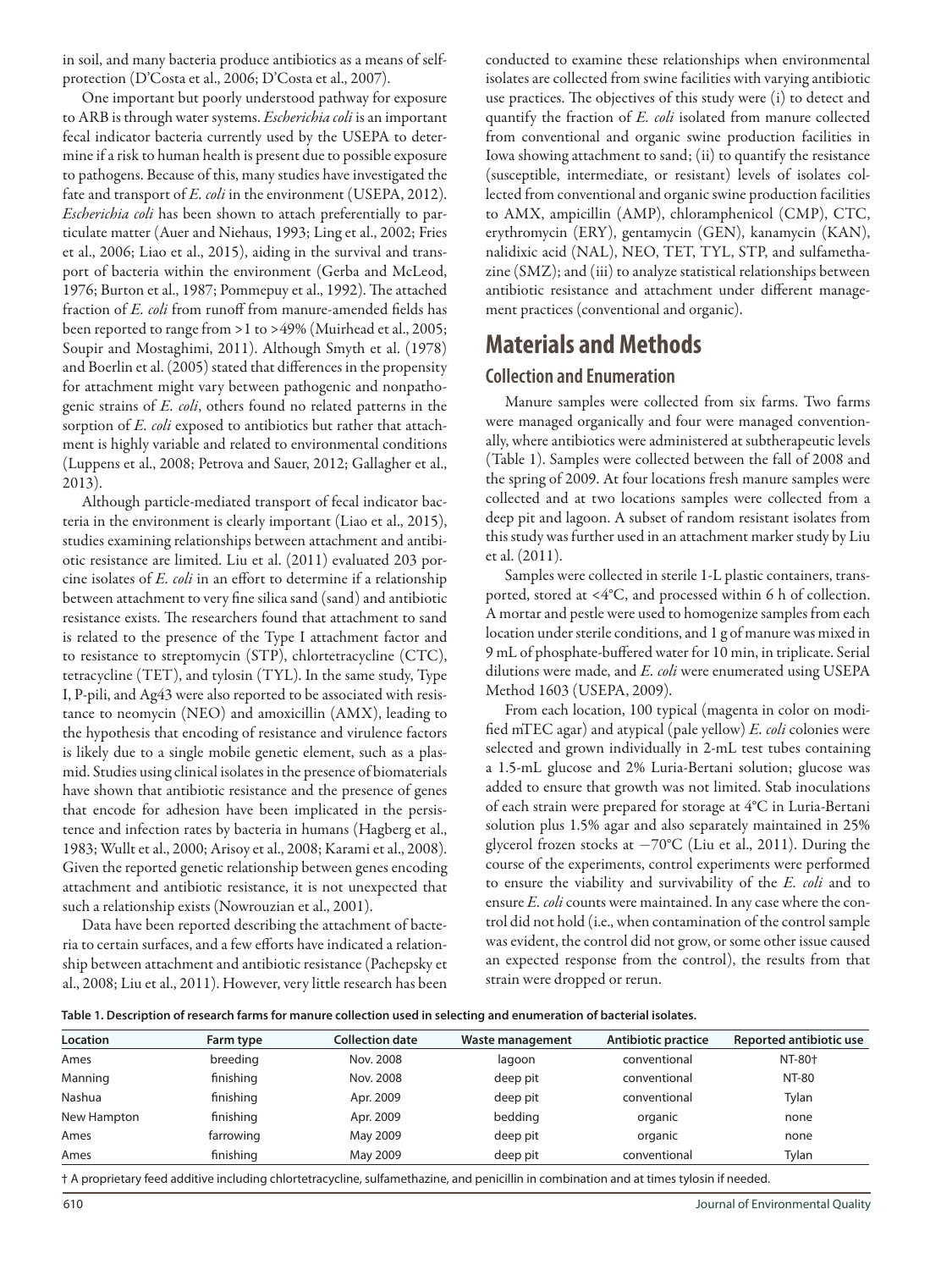## **Attachment**

The approximate size of a single *E. coli* (0.5  $\mu$ m  $\times$  2.5  $\mu$ m) and the largest surface area per bacterium  $(1.5 \times 10^6 \,\text{mm}^2)$  that could attach was used to calculate the mass of sand needed for each sample such that sand surface area was nonlimiting during the attachment assay. Very fine silica sand  $(74-177 \mu m)$  was rinsed in distilled water and dried at 105°C for 1 h. The mass of sand needed per sample was determined as described previously by Liu et al. (2011). Sand was added to 50-mL conical tubes using aseptic techniques.

Individual strains were aseptically transferred to 15-mL conical tubes containing Mueller Hinton broth (Difco) and placed for 12 h in a reciprocal shaking water bath (Thermo Scientific) at 37°C. Samples were removed from the water bath and centrifuged at 280  $\times$  g for 5 min in a refrigerated centrifuge (model 5702 R, Eppendorf ) at 4°C. The supernatant was discarded. Ten milliliters of phosphate-buffered water was added to the remaining pellet, and bacteria were resuspended. Phosphate-buffered water was used to dilute bacterial cultures to a 0.5 McFarland standard  $(1.0 \times 10^8 \text{ cfu } \text{mL}^{-1})$  (Clinical and Laboratory Standards Institute, 2006a).

Forty milliliters of the diluted bacteria cultures were aseptically added to the 50-mL conical tubes containing sand. The sand–bacteria suspensions were vortexed briefly to mix and immediately placed horizontally on an orbital shaker for 20 min at 80 rpm (Gallagher et al., 2013). After shaking, the conical tubes were placed vertically in racks, and the sand particles were allowed to settle via gravity for 5 min. Stokes' law was used to calculate the settling time of the sand in the attachment assay. For this calculation, a dynamic viscosity and density of water of  $1.002 \times 10^{-3}$  Pa s and 1000 kg m<sup>-3</sup>, respectively, were used, as was an average particle radius of  $3.7 \times 10^{-5}$  m and a density of  $2.43 \times 10^{11}$  kg m<sup>-3</sup> for sand. The resulting average settling velocity computed was  $0.724$  m s<sup>-1</sup>.

After settling, 1 mL of supernatant was serially diluted to 1  $\times$ 106 using phosphate-buffered water. The total number of *E. coli* in the supernatant was determined using USEPA Method 1603 and was recorded as the unattached population. Control tubes indicated that reproduction was not significant in the 20-min incubation period, and controls were run to ensure that sorption of *E. coli* to the interior surface of the tubes used was not significant. A mass balance equation was used to evaluate the attached fraction of *E. coli* in each sample where the attached portion was assumed to be the difference between the unattached concentration in the supernatant and the total *E. coli* concentration (Soupir et al., 2010; Soupir and Mostaghimi, 2011). Percent attachment was calculated by dividing the attached number of cells by the total number of cells and converting to a percent. All positive values were assumed as attached.

## **Antibiotic Resistance**

Antibiotics for this study were selected by comparing the USDA's list of antibiotics approved for swine with a National Antimicrobial Resistance Monitoring System (NARMS) World Health Organization list of antibiotics used in human medicine. Where the two lists corresponded, a representative antibiotic from six of the eight antibiotic modes of action was selected for screening. Antibiotic susceptibility was determined by agar dilution procedures (Clinical and Laboratory Standards Institute, 2006a) using standard powders of the following antimicrobial agents from Sigma Aldrich: AMX and AMP (penicillins); CTC and TET (tetracyclines); ERY and TYL (macrolides); GEN, KAN, NEO, and STP (aminoglycosides); NAL (quinolones); SMZ (sulfonamides); and CMP (other). Chloramphenicol is functionally similar to a macrolide in that it affects the 50S ribosomal subunit (Thompson et al., 2002). With the exception of TYL, CMP, and ERY, the antibiotics used in this study are important in the treatment of infections caused by Gram-negative bacteria such as *E. coli*; however, CMP is often carried on a plasmid that also codes for resistance to multiple antibiotics (Jorgensen, 1978) that are effective on Gram-negative bacteria, and ERY is effective against some Gram-negative bacteria (Mao and Putterman, 1968). Guidelines from the CLSI (formerly the National Committee for Clinical Laboratory Standards) were used to prepare and dilute all antimicrobial agents except TYL, which was dissolved in methanol and adjusted to pH 7.9 using 0.1 mol L<sup>-1</sup> phosphate buffer (Kaukas et al., 1988). The antimicrobials were tested using susceptible, intermediate, and resistant minimum inhibitory concentrations (MICs) (Table 2). A total of 556 *E. coli* isolates were tested in triplicate, as were ATCC 29522 (a Gram-negative control strain) (Clinical and Laboratory Standards Institute, 2006b; Wiegand et al., 2008), *E. coli* K12 MG1655 (a wild-type strain), and MG1655 with pPAP plasmid (Arisoy et al., 2008). All antibiotics tested fell within the MIC quality control ranges established by the CLSI for *E. coli* ATCC 29522. Antibiotic dilution plates for the three reported MIC levels—susceptible, intermediate, and resistant for each antibiotic were made and stored for 48 h at 4°C until inoculation. Before inoculation, plates were removed from the cooler and allowed to come to room temperature.

Individual strains were grown overnight in 10 mL of Mueller Hinton broth placed in 15-mL conical tubes at 37°C in a reciprocating shaker water bath (Thermo Scientific). Before inoculation of antibiotic dilution plates, strains were diluted to a 0.5

**Table 2. Minimum inhibitory concentrations for antimicrobial agents tested as against 556** *Escherichia coli* **isolates and three control isolates.†**

| Antimicrobial     |             | Minimum inhibitory concentrations‡ |           |
|-------------------|-------------|------------------------------------|-----------|
| agent             | Susceptible | Intermediate                       | Resistant |
|                   |             | $\mu$ g mL <sup>-1</sup>           |           |
| Amoxicillin       | 16          | 32                                 | 48        |
| Ampicillin        | 16          | 32                                 | 48        |
| Chloramphenicol   | 16          | 32                                 | 48        |
| Chlortetracycline | 16          | 32                                 | 48        |
| Erythromycin      | 15          | 20                                 | 30        |
| Gentamycin        | 8           | 16                                 | 24        |
| Kanamycin         | 32          | 64                                 | 96        |
| Nalidixic acid    | 16          | 32                                 | 48        |
| Neomycin          | 8           | 16                                 | 24        |
| Tetracycline      | 24          | 16                                 | 24        |
| Tylosin           | 16          | 32                                 | 48        |
| Streptomycin      | 12          | 15                                 | 22.5      |
| Sulfamethazine    | 256         | 512                                | 768       |

† Control isolates were ATCC 29522TM (a Gram-negative control strain), *E. coli* K12 MG1655 (wild-type), and MG1655 (positive for pPAP).

‡ Minimum inhibitory concentrations for all antibiotics except tylosin were set according to the Clinical and Laboratory Standards Institute (2006b). Tylosin was prepared according to Kaukas et al. (1988).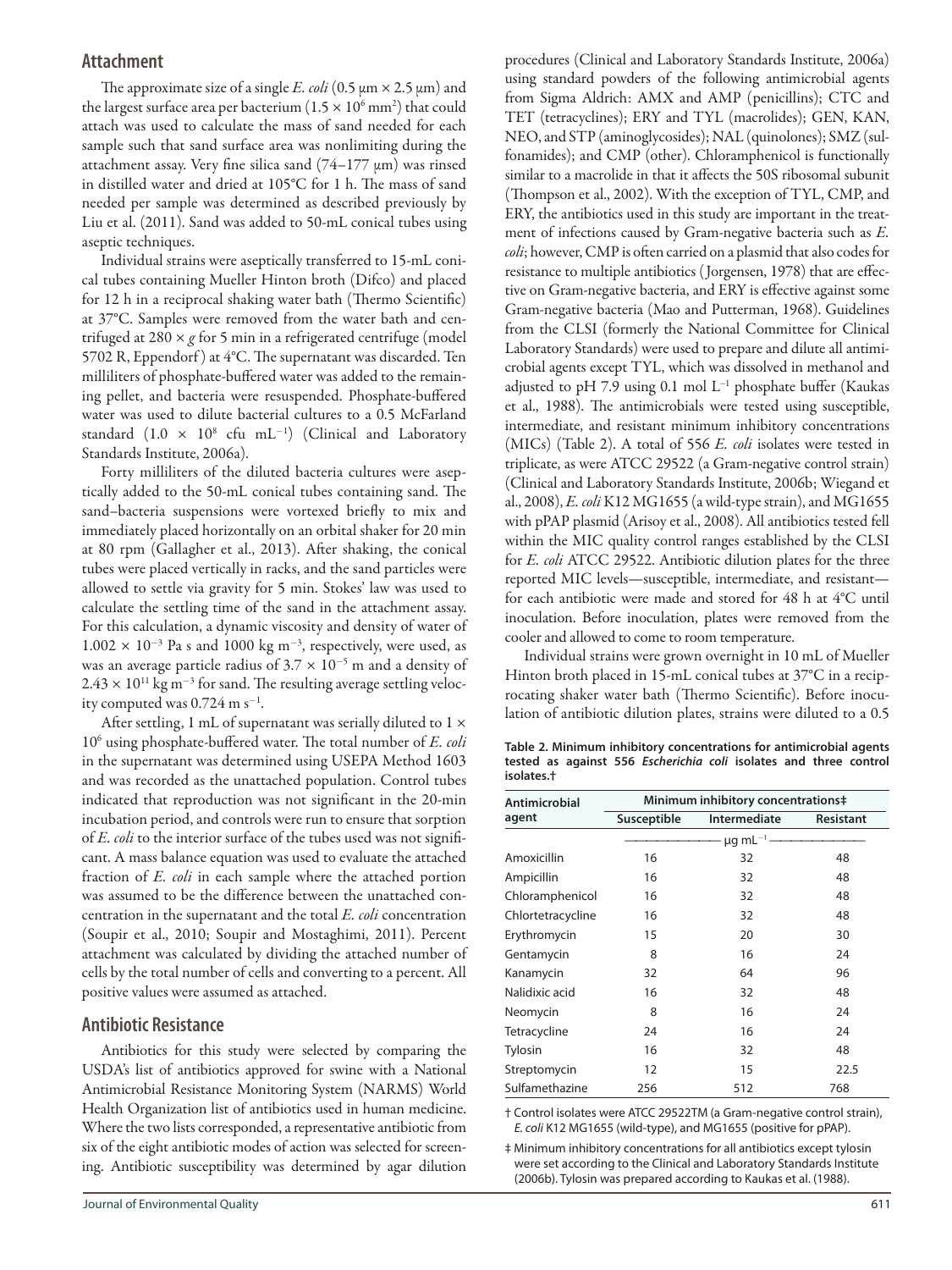McFarland standard with phosphate-buffered water. One microliter of each strain was aseptically transferred to plates containing one of each of the 13 antimicrobial agents at the three MIC levels. All strains were tested in triplicate and plated on Mueller Hinton Agar and Mueller Hinton Agar II as controls per CLSI guidelines. Plates were allowed to dry and inverted for incubation at 37°C for  $18 \pm 2$  h. Isolates were recorded as present or absent after incubation.

## **Statistical Analyses**

Percent resistant and susceptible *E. coli* for each antibiotic was calculated as the ratio of resistant to the total number analyzed multiplied by 100. Strains found to be intermediately resistant were included as resistant bacteria in subsequent calculations. Statistical analyses were performed using SPSS (version 20) and SAS (version 9.2) software. Pairwise deletions were used in dealing with missing data, rather than imputation, because the total percentage of missing data was <5%, and imputation might have introduced bias into the results (Fink, 2006; McKnight et al., 2007; Tabachnick and Fidell, 2007). An odds ratio (OR) is a calculation of association between an exposure and an outcome. It represents the odds that a particular outcome will occur given a particular exposure compared with the odds of the outcome occurring without that exposure. Odds ratios are often used to compare the relative odds of the occurrence of that outcome of interest—in this case, attachment—given exposure to the variable of interest (antibiotic). An OR of 1 signifies that exposure does not affect the odds of outcome, an OR >1 indicates that exposure is associated with a higher odds of outcome, and an OR <1 signifies that exposure is associated with a lower odds of outcome (Szumilas, 2010). In this study, ORs were used in running the Breslow–Day and Cochran–Mantel–Haensel tests, which were run to test whether the statistical distribution of *E. coli* from management system and antibiotic resistance were the same for all antibiotics and whether a partial association was present between management system and level of resistance when controlling for antibiotic type, respectively.

Independent samples  $t$  test and  $\chi^2$  tests of independence were performed on the resulting data. Normality and equal variance were assumed for the independent samples *t* test. Levene's test was used to test for equal variance between the groups of conventionally and organically managed isolate groups for attachment. Because the variances were determined not to be equal and the equal variance assumption was not met (*P* < 0.001), an adjusted independent *t* test value was calculated and used. Chi-square tests of independence included adjusted standardized residuals for each value in the cross tabulation table. The adjusted standardized residual used was a z-score, a measurement of SD from the expected value of an actual value in the  $\chi^2$ contingency table (Sharpe, 2015). Therefore, adjusted standardized residuals of the absolute value of 3 or greater were considered to be contributing a significant amount to the  $\chi^2$  value, and those with an absolute value <3 were not (Agresti, 2002). SPSS v.20 was used to perform  $t$  tests and  $\chi^2$  tests of independence, and SAS v9.2 was used to perform the Breslow–Day and the Cochran–Mantel–Haensel omnibus tests. A 95% level of significance (significance at  $P < 0.05$ ) was set for all analyses.

## **Results and Discussion Attachment**

A total of 491 isolates were used in the attachment assays. Any isolate that was collected and used for the resistance assays that was not viable was not used in this portion of the study. Conventionally managed systems accounted for 62.5% of all records, and organically managed systems accounted for 37.5%. Results from the Breslow–Day test indicate that there were significant differences in bacterial attachment among the 13 antibiotics (*P* < 0.0001). Results from the Cochran–Mantel–Haensel procedure (*P* < 0.0001) indicated that a partial association was present between management system and level of resistance when controlling for antibiotic type.

*Escherichia coli* isolates from conventionally managed swine systems showed significantly higher (*P* < 0.001) levels of attachment overall when compared with those from organically managed systems. The conventionally managed group had a greater proportion of attached isolates than expected, whereas the organically managed isolates had a lesser number than expected of attached isolates (Tables 3 and 4). As described above, significance was assessed based on the value of the standard residual, with absolute values >3 being classified as significant. For the organically managed system, the standard residual was not

| Table 3. Cross tabulation of isolate attachment versus resistance level for isolates assayed under the conventional management system including |  |
|-------------------------------------------------------------------------------------------------------------------------------------------------|--|
| controls, in triplicate.                                                                                                                        |  |

|                                 |                          | <b>Resistance level</b> |                   |                          |
|---------------------------------|--------------------------|-------------------------|-------------------|--------------------------|
| <b>Attachment</b>               | Susceptible              | Intermediate            | Resistant         | <b>Total</b>             |
| Attached                        | 1039                     | 126                     | 1469              | 2634                     |
| Expected count                  | 1060.7                   | 128.0                   | 1445.3            | $\qquad \qquad -$        |
| % Total                         | 26.6                     | 3.2                     | 37.6              | 67.3                     |
| Adj. std. residual <sup>+</sup> | $-1.5$                   | $-0.3$                  | 1.6               | $\qquad \qquad -$        |
| Unattached                      | 536                      | 64                      | 677               | 1277                     |
| Expected count                  | 514.3                    | 62.0                    | 700.7             | $\qquad \qquad -$        |
| % Total                         | 13.7                     | 1.6                     | 17.3              | 32.7                     |
| Adj. std. residual              | 1.5                      | 0.3                     | $-1.6$            | $\qquad \qquad -$        |
| Total                           | 1575                     | 190                     | 2146              | 3911                     |
| Expected count                  | $\overline{\phantom{m}}$ | $\qquad \qquad$         | $\qquad \qquad -$ | $\overline{\phantom{0}}$ |
| % Total                         | 40.3                     | 4.9                     | 54.9              | 100.0                    |
| $\chi^2(2) = 2.647; P = 0.266$  |                          |                         |                   |                          |

† Adjusted standardized residual.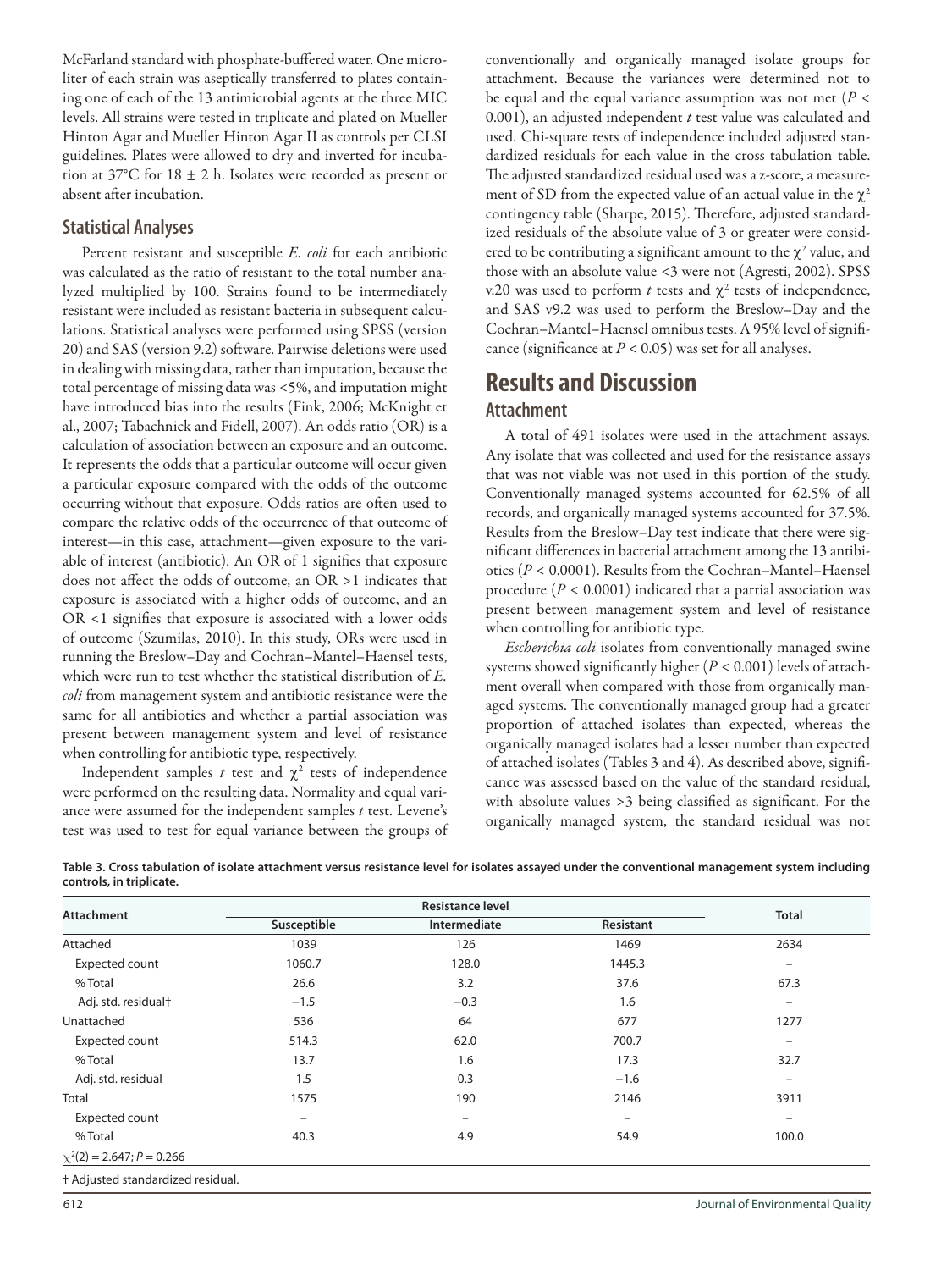**Table 4. Cross tabulation of isolate attachment versus resistance level for isolates assayed under the organic management system including controls, in triplicate.**

| <b>Attachment</b>               |                          | <b>Resistance level</b> |                   |                              |
|---------------------------------|--------------------------|-------------------------|-------------------|------------------------------|
|                                 | Susceptible              | Intermediate            | Resistant         | <b>Total</b>                 |
| Attached                        | 686                      | 70                      | 547               | 1303                         |
| Expected count                  | 644.6                    | 71.7                    | 586.7             | $\overline{\phantom{m}}$     |
| % Total                         | 29.1                     | 3.0                     | 23.2              | 55.2                         |
| Adj. std. residualt             | 3.4                      | $-0.3$                  | $-3.3$            | $\qquad \qquad \blacksquare$ |
| Unattached                      | 482                      | 60                      | 516               | 1058                         |
| Expected count                  | 523.4                    | 58.3                    | 476.3             | $\overline{\phantom{m}}$     |
| % Total                         | 20.4                     | 2.5                     | 21.9              | 44.8                         |
| Adj. std. residual              | $-3.4$                   | 0.3                     | 3.3               | $\qquad \qquad -$            |
| Total                           | 1168                     | 130                     | 1063              | 2361                         |
| <b>Expected Count</b>           | $\overline{\phantom{m}}$ | $\qquad \qquad -$       | $\qquad \qquad -$ | $\overline{\phantom{m}}$     |
| % Total                         | 49.5                     | 5.5                     | 45.0              | 100.0                        |
| $\chi^2(2) = 12.009; P = 0.002$ |                          |                         |                   |                              |

† Adjusted standardized residual.

greater than the absolute value of 3, and therefore the value did not contribute significantly to the  $\chi^2$  value, whereas the standard residual for the conventionally managed system was found to be contributing a significant amount (Tables 3 and 4). Table 5 shows yet another comparison of resistance and attachment among the 491 isolates screened in the attachment assay. For example, 123 (80%) of the AMX-resistant isolates were from conventionally managed systems, and 30 (20%) were from organically managed systems. Of the 153 AMX-resistant isolates from conventional and organic systems, 83 and 17%, respectively, attached to the very fine silica sand. Resistant bacteria from 12 (AMX, AMP, CMP, ERY, GEN, KAN, NEO, TET, TYL, STP, and SMZ) of the 13 antibiotics tested exhibited greater levels of attachment under conventional management systems (Table 5). In the case of NAL, 55% of resistant isolates from organic management systems attached to sand, whereas only 45% of the resistant isolates from conventionally managed systems attached (Table 5).

Differences in attachment among isolates, although significant, were not surprising. Research has been performed in recent years to elucidate the factors contributing to or limiting bacterial attachment in a porous media such as sand. These

factors include, but are not limited to, cellular dynamics such as conditions for growth (Walker et al., 2005; Yang et al., 2006), composition of the polymeric compounds in the cell matrix (Haznedaroglu et al., 2008; Bolster et al., 2009), cellular surface charge and hydrophobicity (Lutterodt et al., 2009; Foppen et al., 2010; Bolster et al., 2010; Walczak et al., 2012), and the presence of genetic attachment factors and motility (Yang et al., 2008; Lutterodt et al., 2009; Liu et al., 2011). Other important factors include acclimation time of cells (Castro and Tufenkji, 2007; Haznedaroglu et al., 2008), temperature (Castro and Tufenkji, 2007), ionic strength (Bolster et al., 2006), and media characteristics such as particle size and composition (Bradford et al., 2006; Bolster et al., 2009), hydraulic conductivity (Levy et al., 2007), and moisture content (Foppen and Schijven, 2006; Jiang et al., 2007).

### **Antibiotic Resistance**

The frequency of isolates and their corresponding level of resistance to each of the 13 antibiotics are presented (Table 6) (*n* = 6383). Overall, more than half (54%) of the records (*n* =

**Table 5. Relative impact of conventional or organic management on antibiotic resistance to specified antibiotics and attachment to very fine silica sand. A total of 491 isolates were assayed for attachment to very fine silica sand and resistance to antibiotics from organic and conventionally managed swine systems.**

|                   |              |                | Resistant    |         |              |    | Attached <sup>+</sup> |         |
|-------------------|--------------|----------------|--------------|---------|--------------|----|-----------------------|---------|
|                   | Conventional |                |              | Organic | Conventional |    |                       | Organic |
|                   | n            | $\%$           | $\mathsf{n}$ | $\%$    | n            | %  | $\mathsf{n}$          | $\%$    |
| Amoxicillin       | 123          | 80             | 30           | 20      | 81           | 83 | 17                    | 17      |
| Ampicillin        | 137          | 74             | 47           | 26      | 88           | 78 | 25                    | 22      |
| Chloramphenicol   | 53           | 57             | 40           | 43      | 40           | 68 | 19                    | 32      |
| Chlortetracycline | 245          | 70             | 105          | 30      | 166          | 76 | 51                    | 24      |
| Erythromycin      | 282          | 67             | 140          | 33      | 194          | 72 | 76                    | 28      |
| Gentamycin        | 48           | 57             | 36           | 43      | 35           | 70 | 15                    | 30      |
| Kanamycin         | 157          | 71             | 63           | 29      | 106          | 73 | 40                    | 27      |
| Nalidixic acid    | 23           | 31             | 51<br>69     | 20      | 45           | 24 | 55                    |         |
| Neomycin          | 98           | 71<br>41<br>29 | 69<br>76     |         | 22<br>24     |    |                       |         |
| Tetracycline      | 272          | 65             | 144          | 35      | 186          | 72 | 73                    | 28      |
| Tylosin           | 288          | 64             | 162          | 36      | 195          | 69 | 86                    | 31      |
| Streptomycin      | 217          | 74             | 78           | 26      | 144          | 79 | 39                    | 21      |
| Sulfamethazine    | 203          | 62             | 125          | 38      | 145          | 71 | 60                    | 29      |

† The attached portion was assumed to be the difference between the unattached and total *Escherichia coli* concentrations.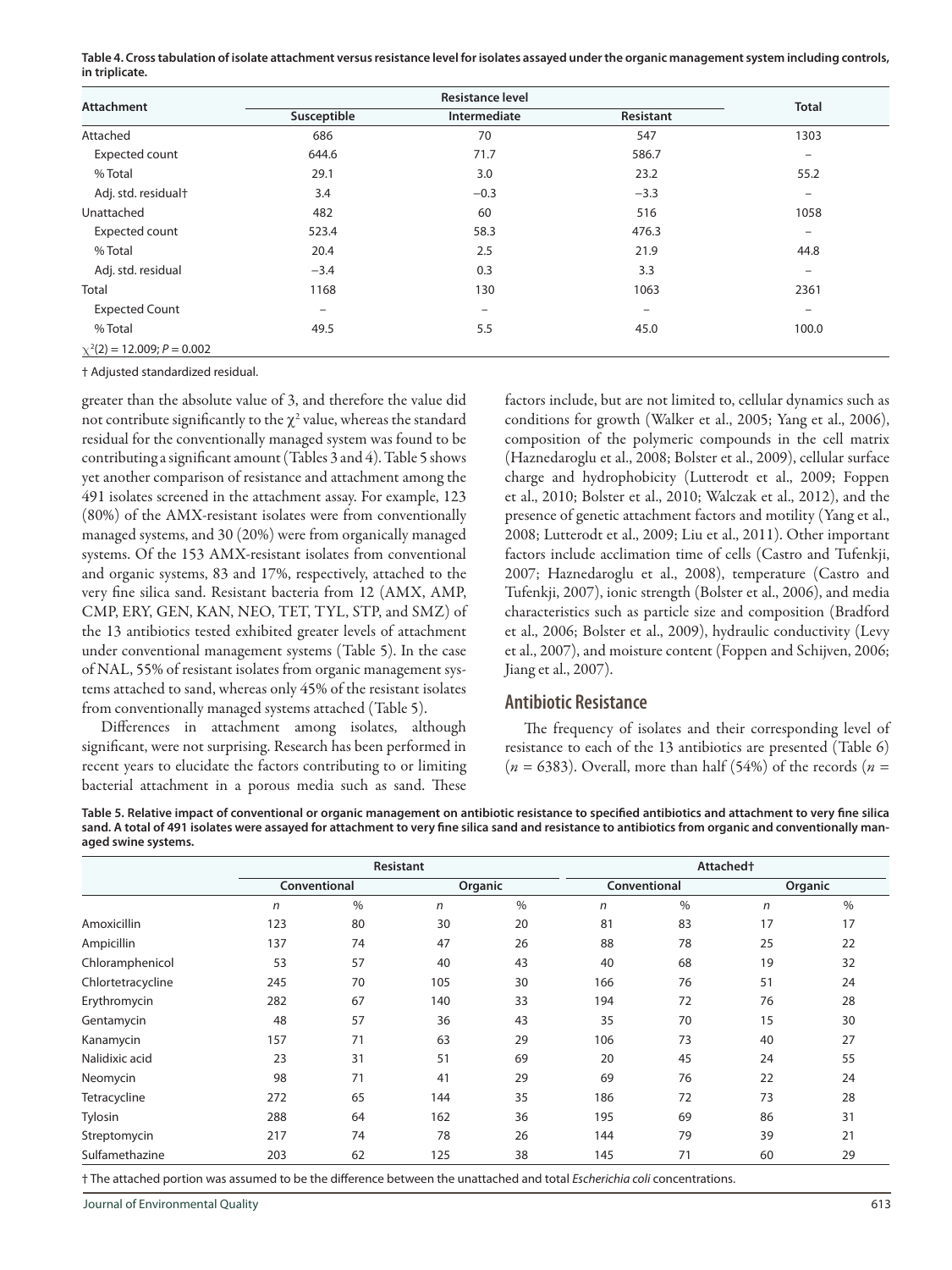2146) for conventional systems were classified as resistant, and, among isolates from organic systems, a greater percentage was classified as susceptible (49%;  $n = 1168$ ) than resistant (44%;  $n =$ 1063). The total percentage of isolates resistant to more than one antibiotic was also tabulated for the 556 isolates tested (Table 7). All isolates—despite management system classification—found to be resistant displayed resistance to more than one antibiotic. For example, of the 557 isolates tested, 88 isolates (15%) were resistant to AMX, and of those AMX-resistant isolates 74 isolates (88%) were also resistant to AMP and 76 isolates (90%) were also resistant to CMP.

To investigate differences in the counts of the three resistance levels to antibiotics for isolates by management system, a series of  $\chi^2$  tests of independence were performed. One  $\chi^2$  test of independence was performed for each of the 13 antibiotic types (Table 6). Results indicate that *E. coli* isolates from manure produced under conventional management swine systems exhibited higher levels of resistance to AMX, AMP, CTC, ERY, KAN, NEO, STP, TET, and TYL. However,  $\chi^2$  tests of independence were not statistically significant for CMP, GEN, and SMZ. Additionally, the analysis of isolates for NAL resistance levels indicated that the conventional management system had a significantly smaller than expected proportion of resistant isolates.

Nalidixic acid belongs to a class of antibiotics that has historically been reserved for use on more resistant strains of bacteria (Emmerson and Jones, 2003). The frequency of resistance to NAL found in this study (31%) was greater than that reported in a 2005 study (9.3%) conducted by NARMS (NARMS, 2005). In a more recent NARMS report (NARMS, 2012), the frequency of resistance to NAL was much lower; however, the reported values are for *E. coli* O157 only and not for all *E. coli* isolates, as in 2005. The current study also found that the frequencies of resistance to AMX and KAN were significantly higher than those reported by NARMS (31.2 vs. 4.2% and 44.2 vs. 0%, respectively). Interestingly, the criteria used for determining antibiotic resistance here were more rigorous than those used in the NARMS report (NARMS, 2005). Antibiotic resistance results from this study (GEN, 17%; TET, 85%; ERY, 86%) are consistent with findings by Moore et al. (2010), who reported similar resistance levels of GEN (17%), TET (75%), and ERY (75%).

For most antibiotic groups, a majority of records were classified as susceptible for both conventional and organic management (Table 6). Chlortetracycline was the exception, with 80% of the isolates testing classified as resistant from the conventionally managed system, whereas only 57% of the isolates from the organically managed system were resistant. Given the prolific therapeutic and subtherapeutic use of tetracyclines and their ubiquitous presence in soil, this finding was not surprising. To ensure the effectiveness of this class of antibiotics going

**Table 6. Chi-square tests of independence were performed to investigate differences in the number of isolates for each of the three levels of resistance to the 13 antibiotics for isolates, by management system (conventional vs. organic).** 

| <b>Antibiotic</b> | Management              | $n+$       |                         | Resistance level frequency‡ |                      |          | P value  |
|-------------------|-------------------------|------------|-------------------------|-----------------------------|----------------------|----------|----------|
|                   | system                  |            | $\overline{\mathsf{s}}$ | L                           | $\mathsf{R}$         | $\chi^2$ |          |
| Amoxicillin       | conventional            | 307        | 178 (58) §              | 6(2)                        | 123 (40)             | 30.28    | < 0.0005 |
|                   | organic                 | 184        | 149 (81)                | 5(3)                        | 30(16)               |          |          |
| Ampicillin        | conventional            | 307        | 161(52)                 | 9(3)                        | 137 (45)             | 18.02    | < 0.005  |
|                   | organic                 | 184        | 131(71)                 | 6(3)                        | 47 (26)              |          |          |
| Chloramphenicol   | conventional            | 307        | 236 (77)                | 18(6)                       | 53 (17)              | 2.26     | 0.323    |
|                   | organic                 | 184        | 137 (74)                | 7(4)                        | 40(22)               |          |          |
| Chlortetracycline | conventional            | 307        | 55 (18)                 | 7(2)                        | 245 (80)             | 28.3     | < 0.005  |
|                   | organic                 | 183        | 70 (38)                 | 8(4)                        | 105(57)              |          |          |
| Erythromycin      | conventional            | 307        | 16(5)                   | 9(3)                        | 282 (92)             | 41.65    | < 0.005  |
|                   | organic                 | 184        | 44 (24)                 | 0(0)                        | 140 (76)             |          |          |
| Gentamycin        | conventional            | 307        | 250 (81)                | 9(3)                        | 48 (16)              | 2.12     | 0.347    |
|                   | organic                 | 184        | 140 (76)                | 8(4)                        | 36(20)               |          |          |
| Kanamycin         | conventional            | 301        | 127(42)                 | 17(6)                       | 157(52)              | 20.16    | < 0.005  |
|                   | organic                 | 184        | 116(63)                 | 5(3)                        | 63 (34)              |          |          |
| Nalidixic acid    | conventional            | 291        | 223(77)                 | 45 (15)                     | 23(8)                | 36.74    | < 0.005  |
|                   | organic                 | 184        | 117(64)                 | 16(9)                       | 51 (28)              |          |          |
| Neomycin          | conventional            | 307        | 174 (57)                | 35(11)                      | 98 (32)              | 11.57    | 0.003    |
|                   | organic                 | 184        | 132 (72)                | 11(6)                       | 41 (22)              |          |          |
| Streptomycin      | conventional            | 273        | 35(13)                  | 21(8)                       | 217 (79)             | 57.59    | < 0.0005 |
|                   | organic                 | 169        | 36(21)                  | 54 (32)                     | 79 (47)              |          |          |
| Sulfamethazine    | conventional            | 262        | 54 (21)                 | 5(2)                        | 203(77)              | 0.01     | 0.994    |
|                   | organic                 | 169        | 41 (24)                 | 3(2)                        | 125 (74)             |          |          |
| Tetracycline      | conventional            | 307        | 30(10)                  | 5(2)                        | 272 (89)             | 9.65     | 0.008    |
|                   | organic                 | 184        | 33 (18)                 | 7(4)                        | 144 (78)             |          |          |
| Tylosin           | conventional<br>organic | 307<br>184 | 15(5)<br>22(12)         | 4(1)<br>0(0)                | 288 (94)<br>162 (88) | 10.45    | 0.005    |

† Total number of isolates by management system tested for each antibiotic.

‡ I, intermediate; R, resistant; S, susceptible.

§ Values in parentheses are percentage of isolates by management system within resistance level.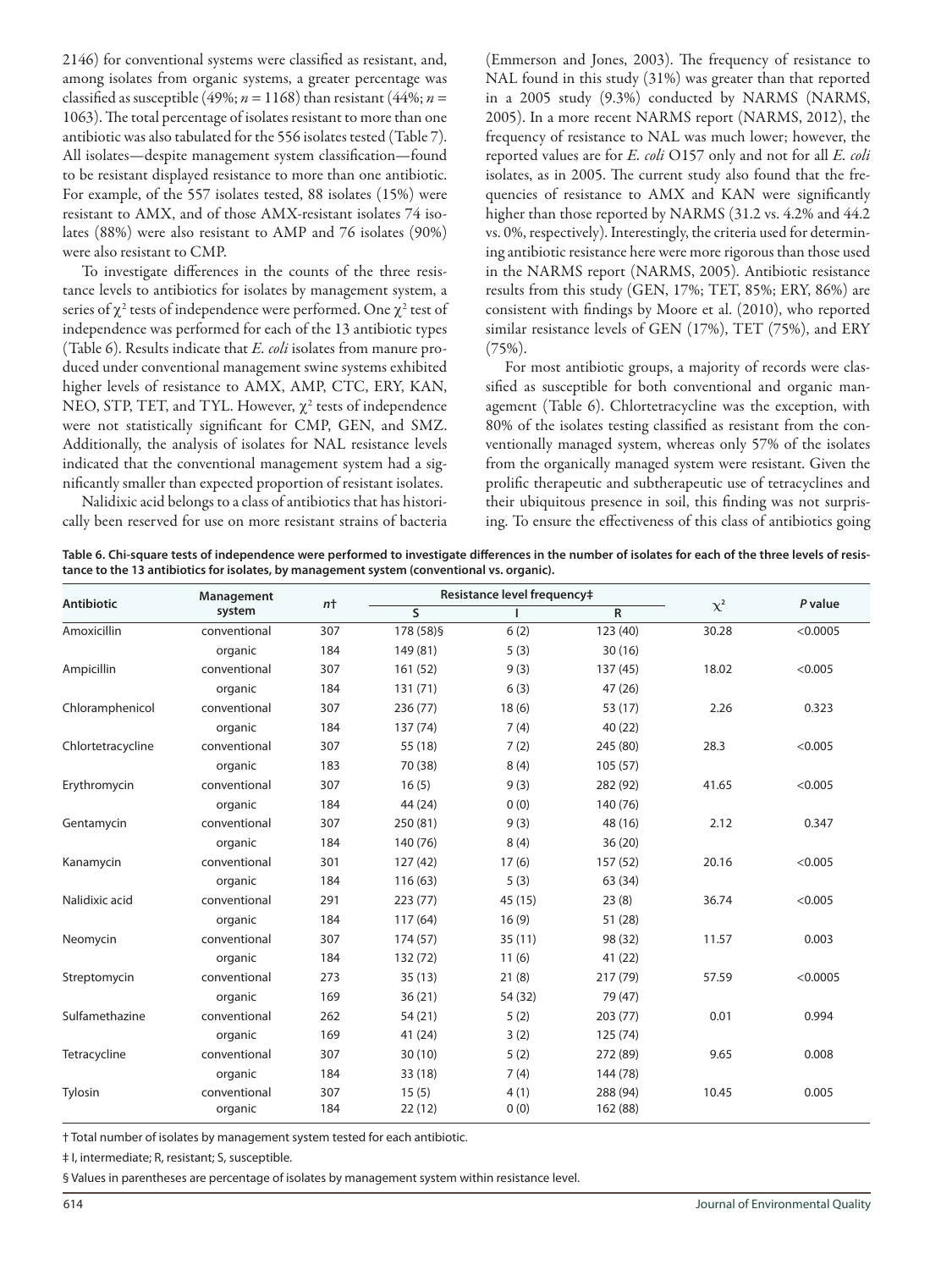|                                                                    |           |             | Table 7. Number of isolates displaying resistance to each of the 13 antibiotics tested.†                                        |          |          |          |          |         |          |          |         |                                                                                                                                                                                                                                                                                                                                                                                                                                             |         |
|--------------------------------------------------------------------|-----------|-------------|---------------------------------------------------------------------------------------------------------------------------------|----------|----------|----------|----------|---------|----------|----------|---------|---------------------------------------------------------------------------------------------------------------------------------------------------------------------------------------------------------------------------------------------------------------------------------------------------------------------------------------------------------------------------------------------------------------------------------------------|---------|
| Antibiotic                                                         |           |             | Amoxicillin Ampicillin Chloramphenicol Chlortetracycline Erythromycin Gentamycin Kanamycin Nalidixic acid Neomycin Tetracycline |          |          |          |          |         |          |          | Tylosin | Streptomycin Sulfamethazine                                                                                                                                                                                                                                                                                                                                                                                                                 |         |
| Amoxicillin                                                        | 84 (15) ‡ |             |                                                                                                                                 |          |          |          |          |         |          |          |         |                                                                                                                                                                                                                                                                                                                                                                                                                                             |         |
| Ampicillin                                                         | 74 (88)   | 184 (33)    |                                                                                                                                 |          |          |          |          |         |          |          |         |                                                                                                                                                                                                                                                                                                                                                                                                                                             |         |
| Chloramphenicol                                                    | 76 (90)   | 65 (90)     | 461 (83)                                                                                                                        |          |          |          |          |         |          |          |         |                                                                                                                                                                                                                                                                                                                                                                                                                                             |         |
| Chlortetracycline                                                  | 65 (77)   | $(59)$ (27) | 306 (66)                                                                                                                        | 328 (59) |          |          |          |         |          |          |         |                                                                                                                                                                                                                                                                                                                                                                                                                                             |         |
| Erythromycin                                                       | 49 (58)   | 16(63)      | (41)                                                                                                                            | 159 (48) | 220 (40) |          |          |         |          |          |         |                                                                                                                                                                                                                                                                                                                                                                                                                                             |         |
| Gentamycin                                                         | 84 (100)  | 172 (93)    | 447 (97)                                                                                                                        | 322 (98) | 131 (60) | 444 (80) |          |         |          |          |         |                                                                                                                                                                                                                                                                                                                                                                                                                                             |         |
| Kanamycin                                                          | 76 (90)   | 174(95)     | 370 (80)                                                                                                                        | 289 (88) | 196 (89) | 399 (90) | 399 (72) |         |          |          |         |                                                                                                                                                                                                                                                                                                                                                                                                                                             |         |
| Nalidixic acid                                                     | 51 (61)   | 39 (76)     | 131 (28)                                                                                                                        | 100(30)  | 82 (37)  | (32)     | 139 (35) | (31)    |          |          |         |                                                                                                                                                                                                                                                                                                                                                                                                                                             |         |
| Neomycin                                                           | 69 (82)   | 59 (86)     | 340 (74)                                                                                                                        | 263 (80) | 166 (75) | 341 (77) | 313 (78) | 124(73) | 325 (58) |          |         |                                                                                                                                                                                                                                                                                                                                                                                                                                             |         |
| Tetracycline                                                       | 44 (52)   | 85 (46)     | 127 (28)                                                                                                                        | 103(31)  | 125(57)  | 138(31)  | 31(33)   | 57 (34) | 116(36)  | 139 (25) |         |                                                                                                                                                                                                                                                                                                                                                                                                                                             |         |
| Tylosin                                                            | 29 (35)   | 39(21)      | 58(13)                                                                                                                          | 47 (14)  | 43 (20)  | 65 (15)  | 67(17)   | 29(17)  | 40 (12)  | 25 (18)  | 119(21) |                                                                                                                                                                                                                                                                                                                                                                                                                                             |         |
| Streptomycin                                                       | 75 (89)   | 152 (83)    | 287 (62)                                                                                                                        | 238 (73) | 162 (74) | 285 (64) | 275 (69) | 115(68) | 261 (80) | 116 (83) | 39 (33) | 278 (50)                                                                                                                                                                                                                                                                                                                                                                                                                                    |         |
| Sulfamethazine                                                     | 59 (70)   | 73 (40)     | 90 (20)                                                                                                                         | 77 (23)  | 56 (25)  | 92(21)   | 87 (22)  | 51 (30) | 84 (26)  | 52 (37)  | 28 (24) | 78 (28)                                                                                                                                                                                                                                                                                                                                                                                                                                     | 93 (17) |
|                                                                    |           |             |                                                                                                                                 |          |          |          |          |         |          |          |         | †The numbers of isolates that are resistant to a given antibiotic but are also resistant to each of the other 12 antibiotics are shown. For example, of the 556 isolates tested, 84 (15%) were resistant to amoxicillin; of<br>those 84 isolates, 74 (88% of 84), 76 (90%, of 84), and 65 (77% of 84) were also resistant to ampicillin, chloramphenicol, and chlortetracycline, respectively. Numbers should be read down the column only. |         |
| # Values in parentheses are percentage of the total ( $n = 556$ ). |           |             |                                                                                                                                 |          |          |          |          |         |          |          |         |                                                                                                                                                                                                                                                                                                                                                                                                                                             |         |

forward, research has been performed to identify inhibitors of tetracycline resistance and to identify new antibiotic classes for use in treatment (Nelson et al., 1993; Nelson and Levy, 1999). A majority of isolates from both the conventional and organic management systems were classified as resistant to ERY (92 and 76%, respectively) and TYL (94 and 88%, respectively) (Table 6). Erythromycin is a macrolide antibiotic that is normally used to treat infections caused by Gram-positive bacteria. This class of antibiotics is not normally active against Gram-negative bacteria due to the antibiotic structure, which includes large hydrophobic molecules that are not likely to penetrate both the inner and outer membranes of Gram-negative bacteria (Pai et al., 2000). Resistance has, however, been found in *Shigella* ssp., which is closely related to *E. coli* and which may readily exchange plasmids with specific phylogenetic groups of *E. coli* (Bezuidt et al., 2011).

#### **Antibiotic Resistance and Attachment by Management**

As previously discussed herein, two omnibus tests were performed to investigate the overall effects for each of the 13 antibiotics. Results from the Breslow–Day procedure—testing that the ORs for management system versus level of resistance were the same for both management systems—were statistically significant ( $P = 0.001$ ). Therefore, there was sufficient evidence to indicate the ORs differed between the two management groups for the 13 antibiotics. The Cochran–Mantel–Haensel procedure was used to test whether there was evidence of partial association between attachment and level of resistance when controlling for management system. The test was not statistically significant (*P* = 0*.*290); therefore, no evidence for a partial association existed.

To investigate differences in the number of bacteria at each MIC level per antibiotic by attachment classification, a series of  $\chi^2$  tests of independence was performed—one for each of the two management system types. No significant relationship between level of resistance and isolate attachment for the conventional management system was found  $(P = 0.266)$ , indicating that there were no significant differences in the proportions of isolates resistant to antibiotics for the isolate attachment groups (Table 3). However, significant differences were detected between the level of resistance and isolate attachment for the organic management system  $(P = 0.002)$  (Table 4). The unattached and attached groups both had a greater proportion of resistant-level isolates than expected. Although the mechanism(s) responsible for the correlation between antibiotic resistance and attachment were not investigated for this paper, Liu et al. (2011) reported a significant correlation between the Type I attachment factor and resistance to STP, CTC, TET, and TYL on a subset of the isolates used in this study. A correlation was also reported between AMP resistance and the presence of the P pili attachment factor (Liu et al., 2011). These results may support the supposition that resistance and attachment factors could be included on the same mobile genetic element. In studies using clinical isolates, ARB have been shown to preferentially attach due to the coupling of resistance genes and attachment factors on the same mobile genetic elements, such as a genetic cassette (Gallant et al., 2005; Teodosio et al., 2012). However, Teh et al. (2014) noted that the number of virulence genes carried by isolates may not directly affect their ability to attach or form biofilms.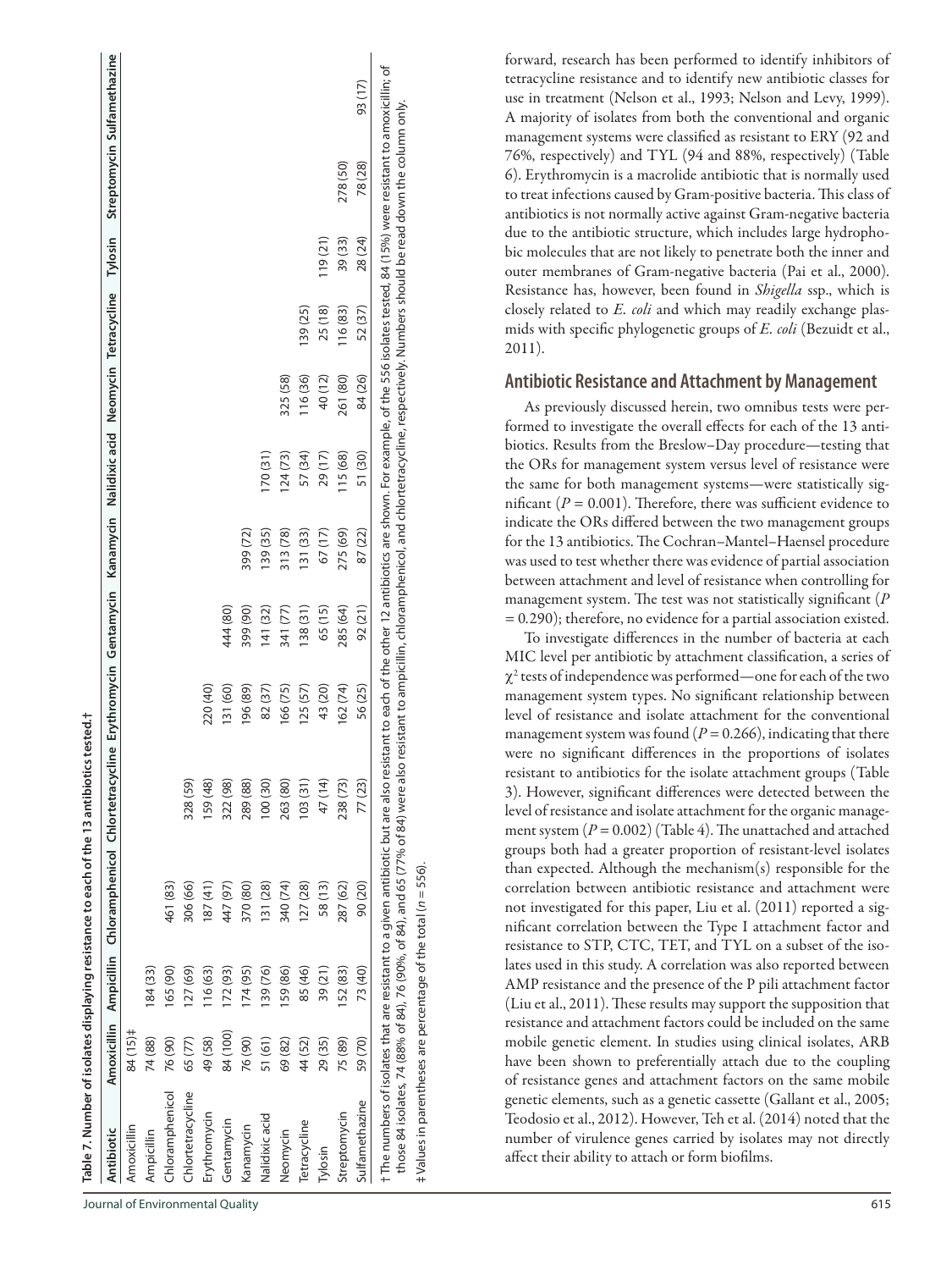Although many swine systems in the United States continue to add broad-spectrum antibiotics for growth promotion and prophylaxis, the frequency of this practice has declined in recent years due to a shift in public opinion. Results from this study indicate that further research is needed to understand the genetic relationship between bacterial attachment factors and antibiotic resistance as well elucidation of the mechanism(s) behind resistance to multiple classes of antibiotics. Such research will be crucial so that best management recommendations can be made to farmers regarding the timing and placement of manure to fields.

### **Acknowledgments**

Funding for this work was provided by Iowa State University. The authors thank Bridget Huss, Molly Zwonitzer, Pagie Dugal Arve, and David Westhoff for their assistance with sample collection and analysis; ISU research farms and other private farms for providing access to manure samples; and Elaine Eisenbeisz, Heather Torres, and Heather Crutcher at Omega Statistics for help in analyzing these datasets.

#### **References**

- Agresti, A. 2002. Categorical data analysis. 2nd ed. John Wiley & Sons, Hoboken, NJ.
- Arisoy, M., A.Y. Rad, A. Akin, and N. Akar. 2008. Relationship between susceptibility to antimicrobials and virulence factors in paediatric *Escherichia coli* isolates. Int. J. Antimicrob. Agents 31:4–8. [doi:10.1016/j.](http://dx.doi.org/10.1016/j.ijantimicag.2007.07.030) [ijantimicag.2007.07.030](http://dx.doi.org/10.1016/j.ijantimicag.2007.07.030)
- Auer, M.T., and S.L. Niehaus. 1993. Modeling fecal coliform bacteria: I. Field and laboratory determination of loss kinetics. Water Res. 27:693–701. [doi:10.1016/0043-1354\(93\)90179-L](http://dx.doi.org/10.1016/0043-1354(93)90179-L)
- Boerlin, P., R. Travis, C.L. Gyles, R. Reid-Smith, N. Janecko, H. Lim, V. Nicholson, S.A. McEwen, R. Friendship, and M. Archambault. 2005. Antimicrobial resistance and virulence genes of *Escherichia coli* isolates from swine in Ontario. Appl. Environ. Microbiol. 71:6753–6761. [doi:10.1128/](http://dx.doi.org/10.1128/AEM.71.11.6753-6761.2005) [AEM.71.11.6753-6761.2005](http://dx.doi.org/10.1128/AEM.71.11.6753-6761.2005)
- Bolster, C.H., S.L. Walker, and K.L. Cook. 2006. Comparison of *Escherichia coli* and *Campylobacter jejuni* transport in saturated porous media. J. Environ. Qual. 35:1018–1025. [doi:10.2134/jeq2005.0224](http://dx.doi.org/10.2134/jeq2005.0224)
- Bolster, C.H., B.Z. Haznedaroglu, and S.L. Walker. 2009. Diversity in cell properties and transport behavior among 12 different environmental *Escherichia coli* isolates. J. Environ. Qual. 38:465–472. [doi:10.2134/jeq2008.0137](http://dx.doi.org/10.2134/jeq2008.0137)
- Bolster, C.H., K.L. Cook, I.M. Marcus, B.Z. Haznedaroglu, and S.L. Walker. 2010. Correlating transport behavior with cell properties for eight porcine *Escherichia coli* isolates. Environ. Sci. Technol. 44:5008–5014. [doi:10.1021/es1010253](http://dx.doi.org/10.1021/es1010253)
- Bradford, S.A., J. Simunek, and S.L. Walker. 2006. Transport and straining of *E. coli* O157:H7 in saturated porous media. Water Resour. Res. 42:W12S12.
- Burton, G.A.. Jr., D. Gunnison, and G.R. Lanza. 1987. Survival of pathogenic bacteria in various freshwater sediments. Appl. Environ. Microbiol. 53:633–638.
- Bezuidt, O., R. Pierneef, K. Mncube, G. Lima-Mendez, and O.N. Reva. 2011. Mainstreams of horizontal gene exchange in enterobacteria: Consideration of the outbreak of enterohemorrhagic *E. coli* O104:H4 in Germany in 2011. [PLoS One](http://www.ncbi.nlm.nih.gov/pubmed/22022434) (10):e25702. doi:10.1371/journal.pone.0025702
- Castro, F.D., and N. Tufenkji. 2007. Relevance of nontoxigenic strains as surrogates for *Escherichia coli* O157:H7 in groundwater contamination potential: Role of temperature and cell acclimation time. Environ. Sci. Technol. 41:4332–4338. [doi:10.1021/es0701558](http://dx.doi.org/10.1021/es0701558)
- Chee-Sanford, J.C., R.I. Mackie, S. Koike, I.G. Krapac, Y.F. Lin, A.C. Yannarell, S. Maxwell, and R.I. Aminov. 2009. Fate and transport of antibiotic residues and antibiotic resistance genes following land application of manure waste. J. Environ. Qual. 38:1086–1108. [doi:10.2134/jeq2008.0128](http://dx.doi.org/10.2134/jeq2008.0128)
- Clinical and Laboratory Standards Institute. 2006a. Methods for dilution antimicrobial susceptibility tests for bacteria that grow aerobically; approved standard. 7th ed. Clinical and Laboratory Standards Institute, Wayne, PA.
- Clinical and Laboratory Standards Institute. 2006b. Performance standards for antimicrobial susceptibility testing. 16th ed. Clinical and Laboratory Standards Institute, Wayne, PA.
- D'Costa, V.M., K.M. McGrann, D.W. Hughes, and G.D. Wright. 2006. Sampling the antibiotic resistome. Science 311:374–377. [doi:10.1126/science.1120800](http://dx.doi.org/10.1126/science.1120800)
- D'Costa, V.M., E. Griffiths, and G.D. Wright. 2007. Expanding the soil antibiotic resistome: Exploring environmental diversity. Curr. Opin. Microbiol. 10:481–489. [doi:10.1016/j.mib.2007.08.009](http://dx.doi.org/10.1016/j.mib.2007.08.009)
- Emmerson, A.M., and A.M. Jones. 2003. The quinolones: Decades of development and use. J. Antimicrob. Chemother. 51(S1):13–20. [doi:10.1093/jac/](http://dx.doi.org/10.1093/jac/dkg208) [dkg208](http://dx.doi.org/10.1093/jac/dkg208)
- Fink, A. 2006. How to conduct surveys: A step-by-step guide. Sage Publications, Thousand Oaks, CA.
- Foppen, J.W., G. Lutterodt, W.F.M. Foling, and S. Uhlenbrook. 2010. Towards understanding inter-strain attachment variations of *Escherichia coli* during transport in saturated quartz sand. Water Res. 44(4):1202–1210. [doi:10.1016/j.watres.2009.08.034](http://dx.doi.org/10.1016/j.watres.2009.08.034)
- Foppen, J.W.A., and J.F. Schijven. 2006. Evaluation of data from the literature on the transport and survival of *Escherichia coli* and thermotolerant coliforms in aquifers under saturated conditions. Water Res. 40:401–426. [doi:10.1016/j.watres.2005.11.018](http://dx.doi.org/10.1016/j.watres.2005.11.018)
- Fries, J.S., G.W. Characklis, and R.T. Noble. 2006. Attachment of fecal indicator bacteria to particles in the Neuse River Estuary, NC. J. Environ. Eng. 132:1338–1345. [doi:10.1061/\(ASCE\)0733-9372\(2006\)132:10\(1338\)](http://dx.doi.org/10.1061/(ASCE)0733-9372(2006)132%3A10(1338))
- Gallagher, D.L., K. Largo, C. Hagedorn, and A.M. Dietrich. 2013. Effects of strain type and water quality on soil-associated *Escherichia coli*. Int. J. Environ. Sci. Dev. 4(1):25–31. [doi:10.7763/IJESD.2013.V4.297](http://dx.doi.org/10.7763/IJESD.2013.V4.297)
- Gallant, C.V., C. Daniels, J.M. Leung, A.S. Ghosh, K.D. Young, L.P. Kotra, and L.L. Burrows. 2005. Common ß-lactamases inhibit bacterial biofilm formation. Mol. Microbiol. 58(4):1012–1024. [doi:10.1111/j.1365-2958.2005.04892.x](http://dx.doi.org/10.1111/j.1365-2958.2005.04892.x)
- Gerba, C.P., and J.S. McLeod. 1976. Effect of sediments on the survival of *Escherichia coli* in marine waters. Appl. Environ. Microbiol. 32:114–120.
- Hagberg, L., R. Hull, S. Hull, S. Falkow, R. Freter, and C. Svanborg Eden. 1983. Contribution of adhesion to bacterial persistence in the mouse urinary tract. Infect. Immun. 40:265–272.
- Haznedaroglu, B.Z., C.H. Bolster, and S.L. Walker. 2008. The role of starvation on *Escherichia coli* adhesion and transport in saturated porous media. Water Res. 42:1547–1554. [doi:10.1016/j.watres.2007.10.042](http://dx.doi.org/10.1016/j.watres.2007.10.042)
- Jiang, G., M.J. Noonan, G.D. Buchan, and N. Smith. 2007. Transport of *Escherichia coli* through variably saturated sand columns and modeling approaches. J. Contam. Hydrol. 93:2–20. [doi:10.1016/j.jconhyd.2007.01.010](http://dx.doi.org/10.1016/j.jconhyd.2007.01.010)
- Jindal, A., S. Kocherginskaya, A. Mehboob, M. Robert, R.I. Mackie, L. Raskin, and J.L. Zilles. 2006. Antimicrobial use and resistance in swine waste treatment systems. Appl. Environ. Microbiol. 72:7813–7820. [doi:10.1128/](http://dx.doi.org/10.1128/AEM.01087-06) [AEM.01087-06](http://dx.doi.org/10.1128/AEM.01087-06)
- Jorgensen, S.T. 1978. Chloramphenicol resistance plasmids in *Escherichia coli* isolated form diseased piglets. Antimicrob. Agents Chemother. 13(5):710– 715. [doi:10.1128/AAC.13.5.710](http://dx.doi.org/10.1128/AAC.13.5.710)
- Karami, N., C. Hannoun, I. Adlerberth, and A.E. Wold. 2008. Colonization dynamics of ampicillin-resistant *Escherichia coli* in the infantile colonic microbiota. J. Antimicrob. Chemother. 62:703–708. [doi:10.1093/jac/](http://dx.doi.org/10.1093/jac/dkn263) [dkn263](http://dx.doi.org/10.1093/jac/dkn263)
- King, A., T. Bathgate, and I. Phillips. 2002. Erythromycin susceptibility of viridans streptococci from the normal throat flora of patients treated with azithromycin or clarithromycin. Clin. Microbiol. Infect. 8:85–92. [doi:10.1046/j.1469-0691.2002.00347.x](http://dx.doi.org/10.1046/j.1469-0691.2002.00347.x)
- Kaukas, A., M. Hinton, and A.H. Linton. 1988. The effect of growth-promoting antibiotics on the fecal enterococci of healthy-young chickens. J. Appl. Bacteriol. 64:57–64. [doi:10.1111/j.1365-2672.1988.tb02429.x](http://dx.doi.org/10.1111/j.1365-2672.1988.tb02429.x)
- Levy, J., K. Sun, R.H. Findlay, F.T. Farruggia, J. Porter, K.L. Mumy, J. Tomaras, and A. Tomaras. 2007. Transport of *Escherichia coli* bacteria through laboratory columns of glacial-outwash sediments: Estimating model parameter values based on sediment characteristics. J. Contam. Hydrol. 89:71–106. [doi:10.1016/j.jconhyd.2006.08.006](http://dx.doi.org/10.1016/j.jconhyd.2006.08.006)
- Ling, T.Y., E.C. Achberger, C.M. Drapcho, and R.L. Bengtson. 2002. Quantifying adsorption of an indicator bacteria in a soil-water system. Trans. ASAE 45:669–674.
- Liao, C., X. Liang, M.L. Soupir, and L.R. Jarboe. 2015. Cellular, particle and environmental properties influencing attachment in waters: A review. J. Appl. Microbiol. 119(2):315–330. [doi:10.1111/jam.12860](http://dx.doi.org/10.1111/jam.12860)
- Liu, P., M.L. Soupir, M. Zwonitzer, B. Huss, and L.R. Jarboe. 2011. Antibiotic resistance in agricultural *E. coli* isolates is associated with attachment to quartz. Appl. Environ. Microbiol. 77(19):6945–6953. [doi:10.1128/](http://dx.doi.org/10.1128/AEM.00717-11) [AEM.00717-11](http://dx.doi.org/10.1128/AEM.00717-11)
- Luppens, S.B., K.D. Bandounas, M.J. Jonker, F.R. Wittink, O. Bruning, T.M. Breit, J.M. Ten Cate, and V. Crielaard. 2008. Effect of *Veillonella parvula* on the antimicrobial resistance and gene expression of *Streptococcus mutans* grown in a dual-species biofilm. Oral Microbiol. Immunol. 23(3):183– 189. [doi:10.1111/j.1399-302X.2007.00409.x](http://dx.doi.org/10.1111/j.1399-302X.2007.00409.x)
- Lutterodt, G., M. Basnet, J.W.A. Foppen, and S. Uhlenbrook. 2009. The effect of surface characteristics on the transport of multiple *Escherichia coli* isolates in large scale columns of quartz sand. Water Res. 43:595–604. [doi:10.1016/j.watres.2008.11.001](http://dx.doi.org/10.1016/j.watres.2008.11.001)